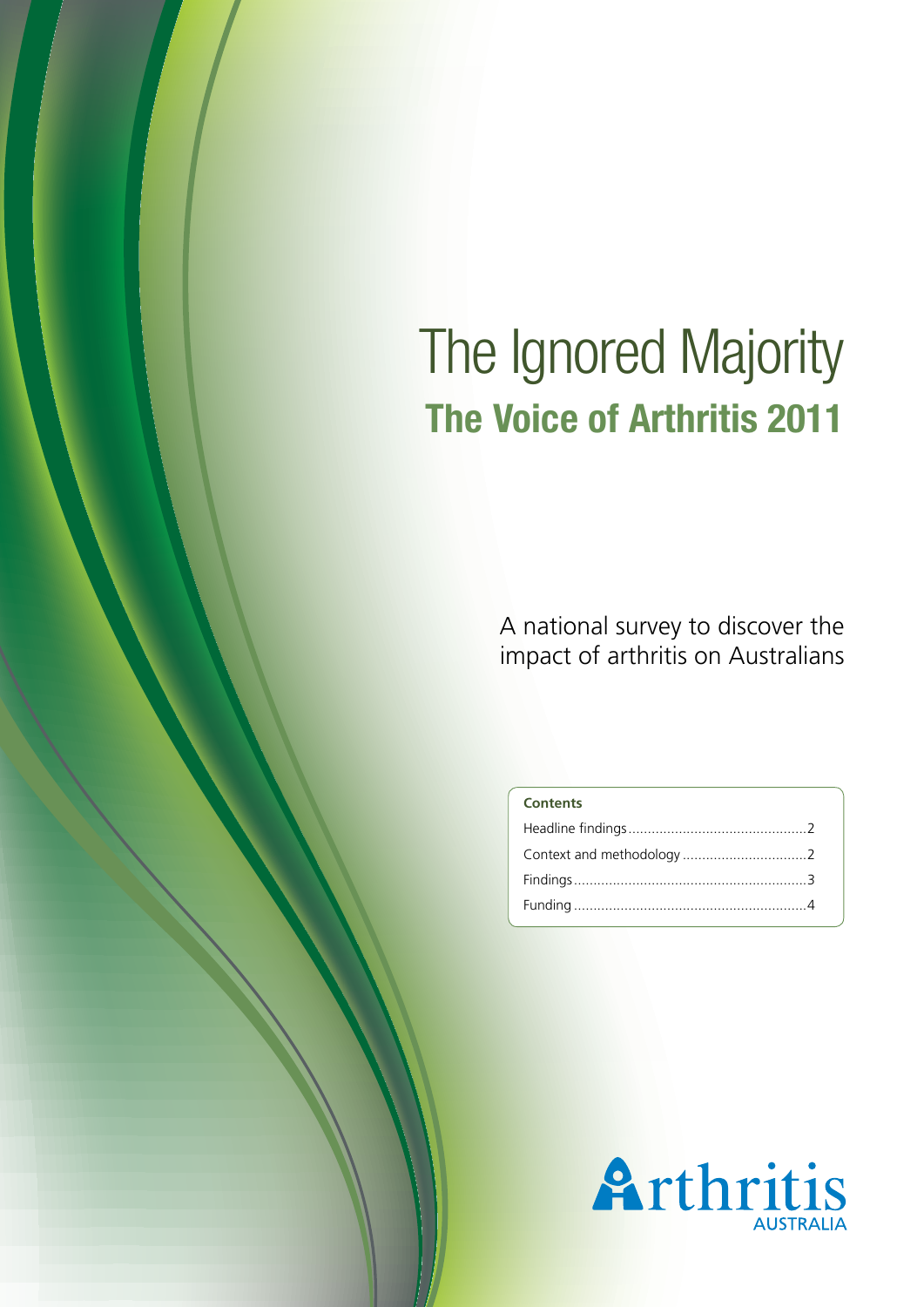## Headline findings

Voice of Arthritis 2011 was a community based survey which recruited a representative sample of over 1000 people with arthritis across Australia. The purpose was to find out how arthritis affected people at home and at work and what factors were associated with good or poor outcomes.

Analysis of the results gathered revealed three distinct groups of people.

About a third are **coping quite well** with their arthritis, 52% are **doing fairly badly** and 16% are **doing badly**. The two groups which are doing worse represent over two thirds (68%) and are experiencing significantly more pain, disability with reduction of their work capacity and increased financial strain and social isolation.

A large proportion of people with arthritis (79%) also have another condition such as heart disease, high blood pressure, diabetes or depression and in over half the cases, these conditions *followed* the diagnosis of arthritis.

The worse someone is faring with their arthritis is associated with their perceived standard of care, the information made available to them, and associated access – *not* with the severity of their arthritis, how long they have had it, their age, their income, private health insurance cover nor other illnesses.

Specifically, what counted was:

• Poorer access to GPs and specialists and allied health professionals such as physiotherapists (77% of those in the

most affected group found it hard to get an appointment with their GP compared to 24% in the least affected group and 95% of the most affected found it hard to get an appointment with a specialist compared to 34% in the least affected group)

- Poorer access to adequate information about arthritis
- Poorer care from their clinicians  $-$  only 21% in the two groups more seriously affected by their arthritis were satisfied with their treatment. Even pharmacists were rated as less helpful in the most affected (27% compared to 83% amongst those people who are coping better)
- Poor access to rehabilitation
- Poor support from government only 5% in the two groups more seriously affected by their arthritis felt it was adequate
- Perceived poor community understanding of the impact of arthritis – only 2% in the two groups more seriously affected by their arthritis felt the community had sufficient knowledge
- • Only one in five of the most affected felt their GP's knowledge of treatment options was adequate, compared to 94% in those who were the least affected by their arthritis
- Only 8% of those in the most affected group felt they had adequate access to effective pain relieving medications,

compared to 85% of those least affected

• Only 1% of those in the most affected group were satisfied with rehabilitation services offered by health authorities compared to 40% of the least affected

### **The consequences**

Nearly twice as many in the most affected group were experiencing increasing pain, lack of mobility, poor sleep and being forced to stop work or study compared to the least affected.

- 64% of those most affected felt that arthritis had put a strain on their finances compared to 25% of those least affected
- 83% of those most affected feared for their future because of their arthritis compared to 48% of those least affected
- 51% of those most affected felt arthritis caused stress in personal relationships with family and friends compared to 20% in those least affected, with similar figures for social isolation and affecting the people around them
- 30% of those most affected, and working, had experienced discrimination at work because of their arthritis compared to those least affected
- None of the most affected group who had rheumatoid arthritis were in remission

## The Voice of Arthritis 2011 Survey

Arthritis Australia is the peak arthritis organisation in Australia with affiliates in every state and territory. Its purposes are to provide support and information to people with arthritis as well as their families and friends, increase awareness of the impact of the many conditions that cause arthritis and fund research.

The Voice of Arthritis 2011 was a community based survey which recruited a representative sample of over 1000 people with arthritis across Australia. Conducted by independent market research group Two Blind Mice, the main purpose was to find out how arthritis affected people at home and at work and what factors were associated with good or poor outcomes.

#### **Context**

Arthritis is Australia's major cause of disability and according to the latest estimates, nearly four million Australians live with arthritis, nearly 19% of the population. This does not include the many millions who are indirectly affected through commerce, work, friends and family. The cost to the economy is \$23.9 billion a year and by 2050, there will be seven million Australians with arthritis.

The last survey of this kind, conducted by Arthritis Australia, was in 2004 and was specifically of its members, so there was a need to update the knowledge and extend the survey into the Australian community at large.

### **Research methodology**

After expert consultation, focus group work and pilot testing, a detailed questionnaire was developed. Two Blind Mice accessed a national panel of Australian households and in late 2010/early 2011, administered the questionnaire to a geographically spread sample of 1100 people who had been diagnosed with arthritis.

The final dataset contained records from 1029 people, evenly distributed between men and women but skewed towards the older age groups as one would expect with arthritis.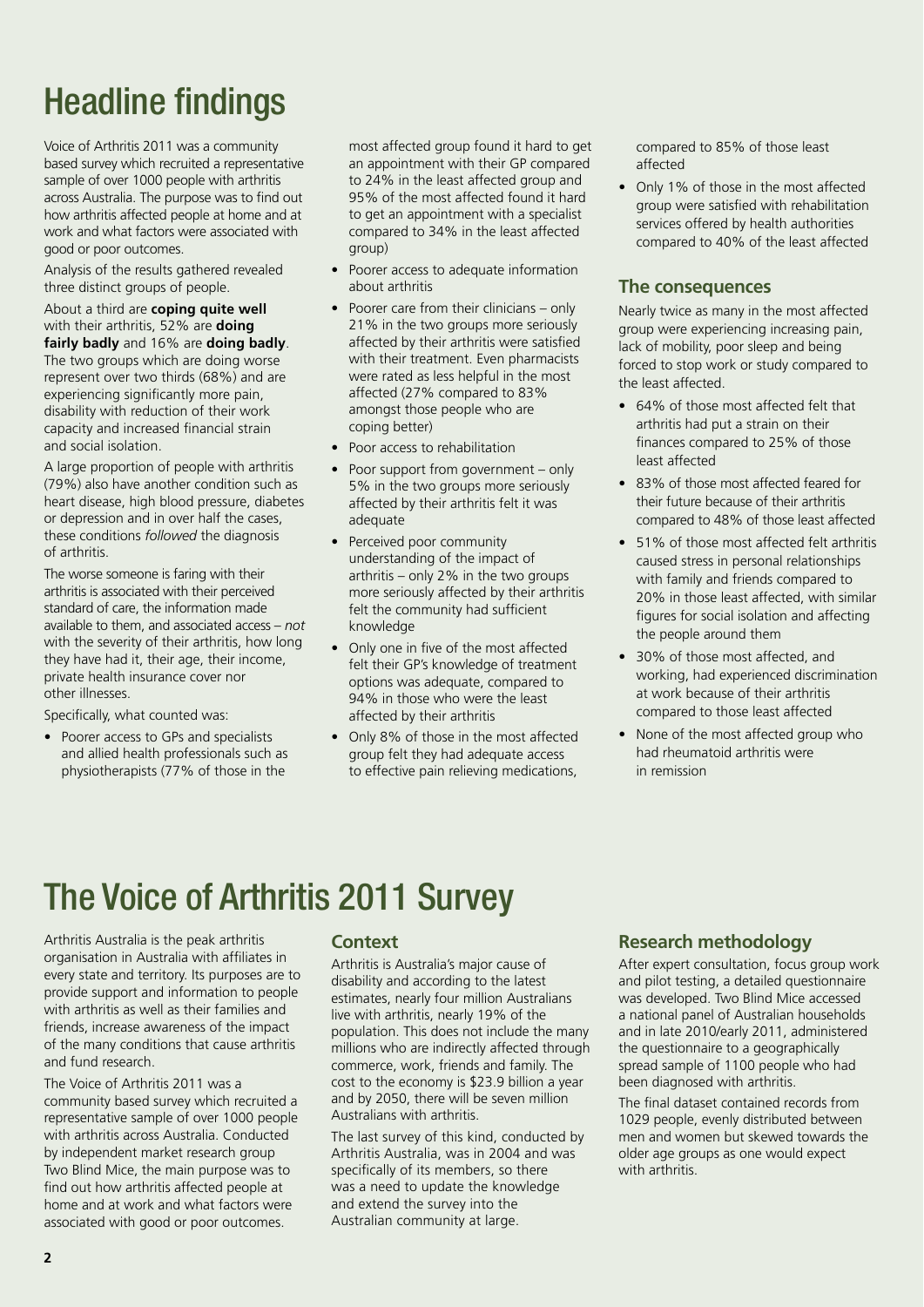# Findings

#### **(i) Types of arthritis**

 61% had osteoarthritis and 21% rheumatoid arthritis, with rarer types such as gout and ankylosing spondylitis evenly spread.

**(ii) Time since diagnosis**

67% had been diagnosed with arthritis for ten years or less.

**(iii) Other chronic conditions**

 79% had one or more diagnosis of hypertension (high blood pressure), heart disease, diabetes, asthma, cancer, osteoporosis or depression. About half of these conditions had been found after the diagnosis of arthritis.

#### **(iv) Treatments**

 There was heavy reliance on medications such as prescribed and over-the-counter pain relievers, injections and disease modifying drugs for rheumatoid arthritis and 40% of people were using complementary medicine. 11% had had a joint replacement. Yet only a minority were using non drug ways of helping themselves such as physiotherapy and exercise regimes.

**(v) Segments: Doing fairly well, fairly badly and badly** Cluster analysis revealed there are three groups of people defined by how they and their lives are affected by arthritis: those **doing fairly well** (32%), those **doing fairly badly** (52%) and those **doing badly** (16%). In other words, over two thirds are not doing well and that means, pain, disability, impact on work and family, out of pocket costs and poor mental state.

When you look at these people closely they are remarkably similar in many key respects. They don't differ dramatically in gender, income, health insurance status, country of birth, age, duration of arthritis, diagnosis, number of other conditions. The determinants of doing fairly well, fairly badly and badly all revolve around access to high quality care and information.

#### **(vi) Determinants of doing fairly well, fairly badly and badly** Access to general practitioner (ease of getting an appointment) Doing badly: 23% were either extremely or very satisfied Doing fairly badly: 47% Doing fairly well: 86% Access to allied health professionals (ease of getting an appointment): Doing badly: 13% were either extremely or very satisfied Doing fairly badly: 29% Doing fairly well: 77% Access to specialists (ease of getting an appointment): Doing badly: 5% were either extremely or very satisfied Doing fairly badly: 12% Doing fairly well: 66% Perceived poor standard of care from GPs specialists and allied health professionals: Performance of their GP: Doing badly: 14% rated themselves either extremely or very satisfied Doing fairly badly: 40% Doing fairly well: 91% Even worse with specialists: Doing badly: 10% rated themselves either extremely or very satisfied Doing fairly badly: 25% Doing fairly well: 79% And chiropractors and physios can't be complacent: Doing badly: 17% rated themselves either extremely or very satisfied Doing fairly badly: 26% Doing fairly well: 73%

| options:                                         |            | Adequacy of GPs' knowledge about arthritis treatment                                                                                                                                                                                 |
|--------------------------------------------------|------------|--------------------------------------------------------------------------------------------------------------------------------------------------------------------------------------------------------------------------------------|
| Doing badly:                                     | 20%        | rated either extremely or<br>very satisfied                                                                                                                                                                                          |
| Doing fairly badly:<br>Doing fairly well:        | 45%<br>94% |                                                                                                                                                                                                                                      |
| Degree of help from pharmacists:<br>Doing badly: | 27%        | rated either extremely or very<br>satisfied                                                                                                                                                                                          |
| Doing fairly badly:<br>Doing fairly well:        | 36%<br>83% |                                                                                                                                                                                                                                      |
|                                                  |            | The effects of treatments on relieving symptoms:                                                                                                                                                                                     |
| Doing badly:                                     | 6%         | rated either extremely or<br>very satisfied                                                                                                                                                                                          |
| Doing fairly badly:<br>Doing fairly well:        | 13%<br>59% |                                                                                                                                                                                                                                      |
|                                                  |            | Availability of effective medications for pain:                                                                                                                                                                                      |
| Doing badly:                                     | 8%         | rated either extremely or<br>very satisfied                                                                                                                                                                                          |
| Doing fairly badly:                              | 31%        |                                                                                                                                                                                                                                      |
| Doing fairly well:                               | 85%        |                                                                                                                                                                                                                                      |
| Support from government:<br>Doing badly:         | $1\%$      | rated either extremely or<br>very satisfied                                                                                                                                                                                          |
| Doing fairly badly:<br>Doing fairly well:        | 6%<br>39%  |                                                                                                                                                                                                                                      |
|                                                  |            | Community understanding of the impact of arthritis                                                                                                                                                                                   |
| on people:                                       |            |                                                                                                                                                                                                                                      |
| Doing badly:                                     | $1\%$      | rated either extremely or<br>very satisfied                                                                                                                                                                                          |
| Doing fairly badly:<br>Doing fairly well:        | 2%<br>31%  |                                                                                                                                                                                                                                      |
|                                                  |            |                                                                                                                                                                                                                                      |
| medications:                                     |            | Access to information about treatment options and                                                                                                                                                                                    |
| Doing badly:                                     | 4%         | rated either extremely or<br>very satisfied                                                                                                                                                                                          |
| Doing not so well:<br>Doing fairly well:         | 26%<br>77% |                                                                                                                                                                                                                                      |
| to the GP.                                       |            | Note: Across the board, the main source of information is<br>the GP, although one in three were also using the Internet<br>for information. Allied health professionals including<br>pharmacists are also used a lot but second line |
|                                                  |            | GPs' knowledge of information resources:                                                                                                                                                                                             |
| Doing badly:                                     | 12%        | rated either extremely or<br>very satisfied                                                                                                                                                                                          |
| Doing fairly badly:<br>Doing fairly well:        | 42%<br>92% |                                                                                                                                                                                                                                      |
| Doing badly:                                     | $1\%$      | Satisfaction with public sector rehabilitation services:<br>rated either extremely or<br>very satisfied                                                                                                                              |
| Doing fairly badly:                              | 5%         |                                                                                                                                                                                                                                      |
| Doing badly:                                     | 40%        |                                                                                                                                                                                                                                      |
|                                                  |            | Differential impact of arthritis on these three segments                                                                                                                                                                             |
|                                                  |            | The level of health and wellbeing is low:                                                                                                                                                                                            |
| Doing badly:                                     | 2%         | rated the impact very<br>significant or large                                                                                                                                                                                        |
| Doing fairly badly:<br>Doing fairly well:        | 13%<br>47% |                                                                                                                                                                                                                                      |
| Increased pain:                                  |            |                                                                                                                                                                                                                                      |
| Doing badly:                                     | 79%        |                                                                                                                                                                                                                                      |
| Doing fairly badly:<br>Doing fairly well:        | 43%        |                                                                                                                                                                                                                                      |
|                                                  | 38%        |                                                                                                                                                                                                                                      |
|                                                  |            |                                                                                                                                                                                                                                      |
| Loss of sleep:                                   |            |                                                                                                                                                                                                                                      |
| Doing badly:<br>Doing fairly badly:              | 65%<br>36% |                                                                                                                                                                                                                                      |